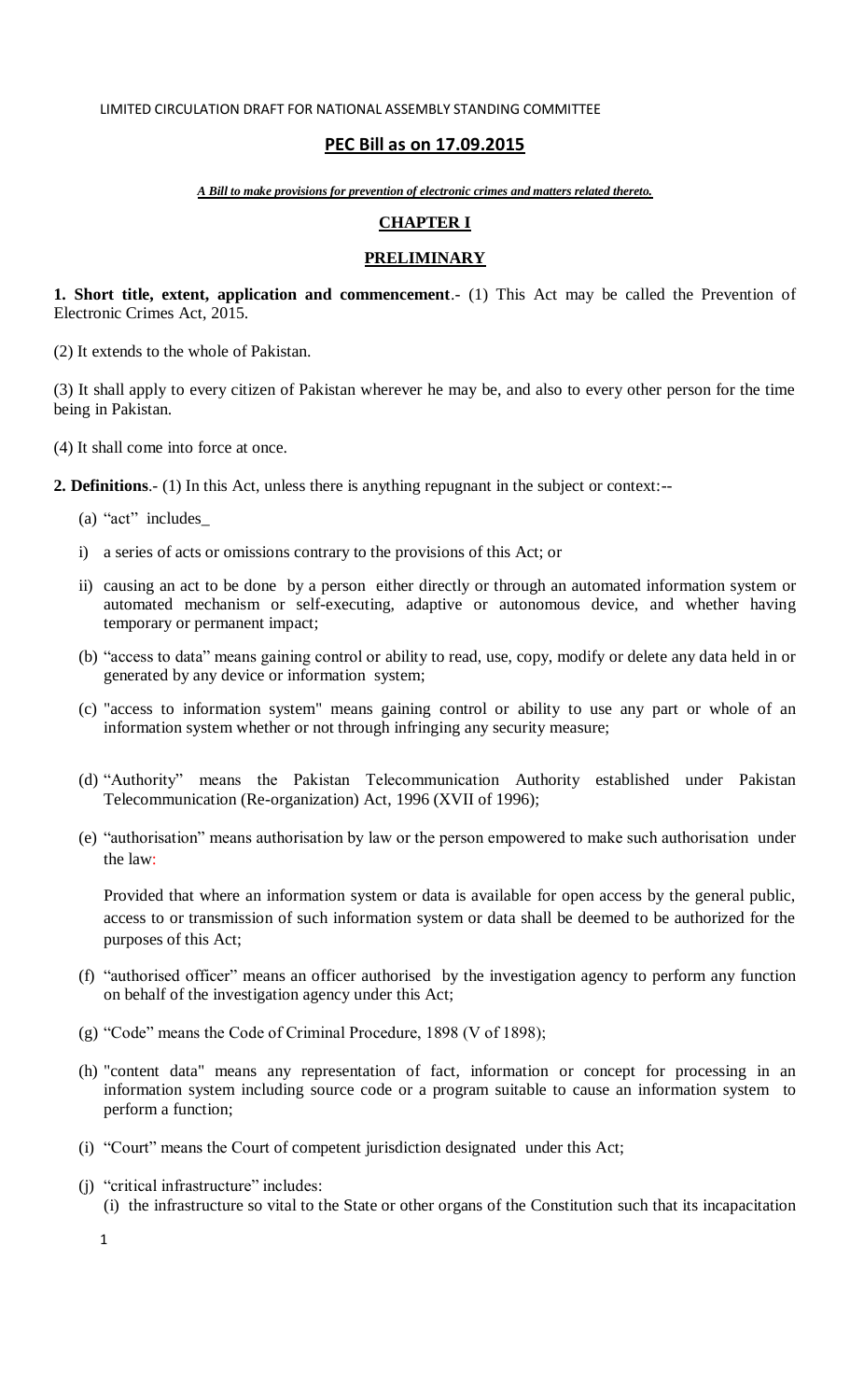disrupts or adversely affects the national security, economy, public order, supplies, services, health, safety or matters incidental or related thereto or

- (ii) any other private or Government infrastructure so designated by the Government as critical infrastructure as per rules prescribed under this Act;
- (k) ―critical infrastructure information system or data‖ means an information system, program or data that supports or performs a function with respect to a critical infrastructure;
- (I) "damage to an information system" means any unauthorised change in the ordinary working of an information system that impairs its performance, access, output or change in location whether temporary or permanent and with or without causing any change in the system;
- (m) "data" includes content data and traffic data;
- (n) "data damage" means alteration, deletion, deterioration, erasure, relocation, suppression, of data or making data temporarily or permanently unavailable;
- (o) "device" includes-
	- (i) physical device or article;
	- (ii) any electronic or virtual tool that is not in physical form;

(iii) a password, access code or similar data, in electronic or other form, by which the whole or any part of an information system is capable of being accessed; or

(iv)automated, self-executing, adaptive or autonomous devices, programs or information systems;

- (p) "electronic" includes electrical, digital, magnetic, optical, biometric, electrochemical, electromechanical, wireless or electromagnetic technology;
- (q) "identity information" means an information which may authenticate or identify an individual or an information system and enable access to any data or information system;
- (r) "information" includes text, message, data, voice, sound, database, video, signals, software, computer programs, any form of intelligence as defined under the Pakistan Telecommunication (Reorganization) Act, 1996 and codes including object code and source code;
- (s) "information system" means an electronic system for creating, generating, sending, receiving, storing, reproducing, displaying, recording or processing any information;
- (t) "integrity" means, in relation to an electronic document, electronic signature or advanced electronic signature, the electronic document, electronic signature or advanced electronic signature that has not been tampered with, altered or modified since a particular point in time;
- (u) "interference with information system or data" means and includes an unauthorised act in relation to an information system or data that may disturb its normal working or form with or without causing any actual damage to such system or data.
- (v) "investigation agency" means the law enforcement agency established by or designated under this Act;
- (w) "minor" means, notwithstanding anything contained in any other law, any person who has not completed the age of eighteen years.
- (x) "offence" means an offence punishable under this Act except when committed by a person under ten years of age or by a person above ten years of age and under thirteen, who has not attained sufficient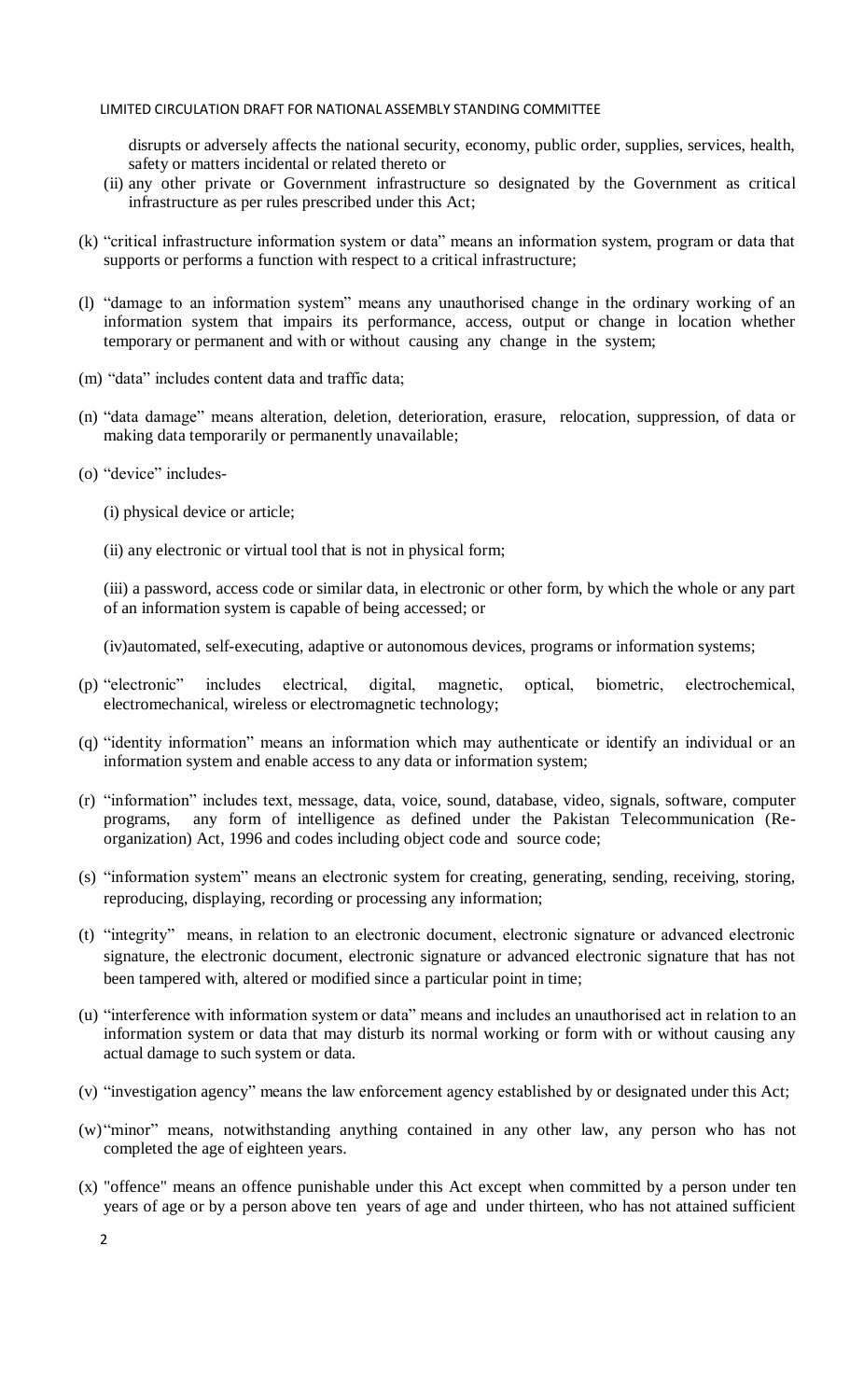maturity of understanding to judge the nature and consequences of his conduct on that occasion.;

- (y) "rules" means rules made under this Act;
- (z) "seize" with respect to an information system or data includes taking possession of such system or data or making and retaining a copy of the data;
- (aa) "service provider" includes a person who:
	- (i) acts as a service provider in relation to sending, receiving, storing, processing or distribution of any electronic communication or the provision of other services in relation to electronic communication through an information system;
	- (ii) owns, possesses, operates, manages or controls a public switched network or provides telecommunication services;
	- (iii) processes or stores data on behalf of such electronic communication service or users of such service; or
	- (iv)provides premises from where or facilities through which the public in general may access the Internet against payment of charges for the same;
- (bb) "subscriber information" means any information held in any form by a service provider relating to a subscriber other than traffic data;
- (cc) ―traffic data‖ includes data relating to a communication indicating its origin, destination, route, time, size, duration or type of service;
- (dd) "unauthorised access" means access to such information system or data which is not available for access by general public, without authorisation or in violation of the terms and conditions of the authorisation;
- (ee) "unauthorised interception" shall mean in relation to an information system or data, any interception without authorisation;

(3) Unless context provides otherwise, any other expression used in this Act or rules framed thereunder but not defined in the Act, shall have meanings assigned to the expression in the Pakistan Penal Code, 1860 (XLV of 1860), the Code of Criminal Procedure, 1898 (V of 1898) and the Qanoon-e-Shahadat Order, 1984 (X of 1984), as the case may be.

### **CHAPTER II OFFENCES AND PUNISHMENTS**

**3. Unauthorised access to information system or data**.- Whoever intentionally gains unauthorised access to any information system or data shall be punished with imprisonment for a term which may extend to three months or with fine up to fifty thousand rupees or with both.

**4. Unauthorised copying or transmission of data.-** Whoever intentionally and without authorisation copies or otherwise transmits or causes to be transmitted any data shall be punished with imprisonment for a term which may extend to six months, or with fine up to one hundred thousand rupees or with both.

**5. Interference with information system or data**.- Whoever intentionally interferes with or damages or causes to be interfered with or damaged any part or whole of an information system or data shall be punished with imprisonment which may extend to two years or with fine up to five hundred thousand rupees or with both.

### **6. Unauthorised access to critical infrastructure information system or data:-** Whoever intentionally gains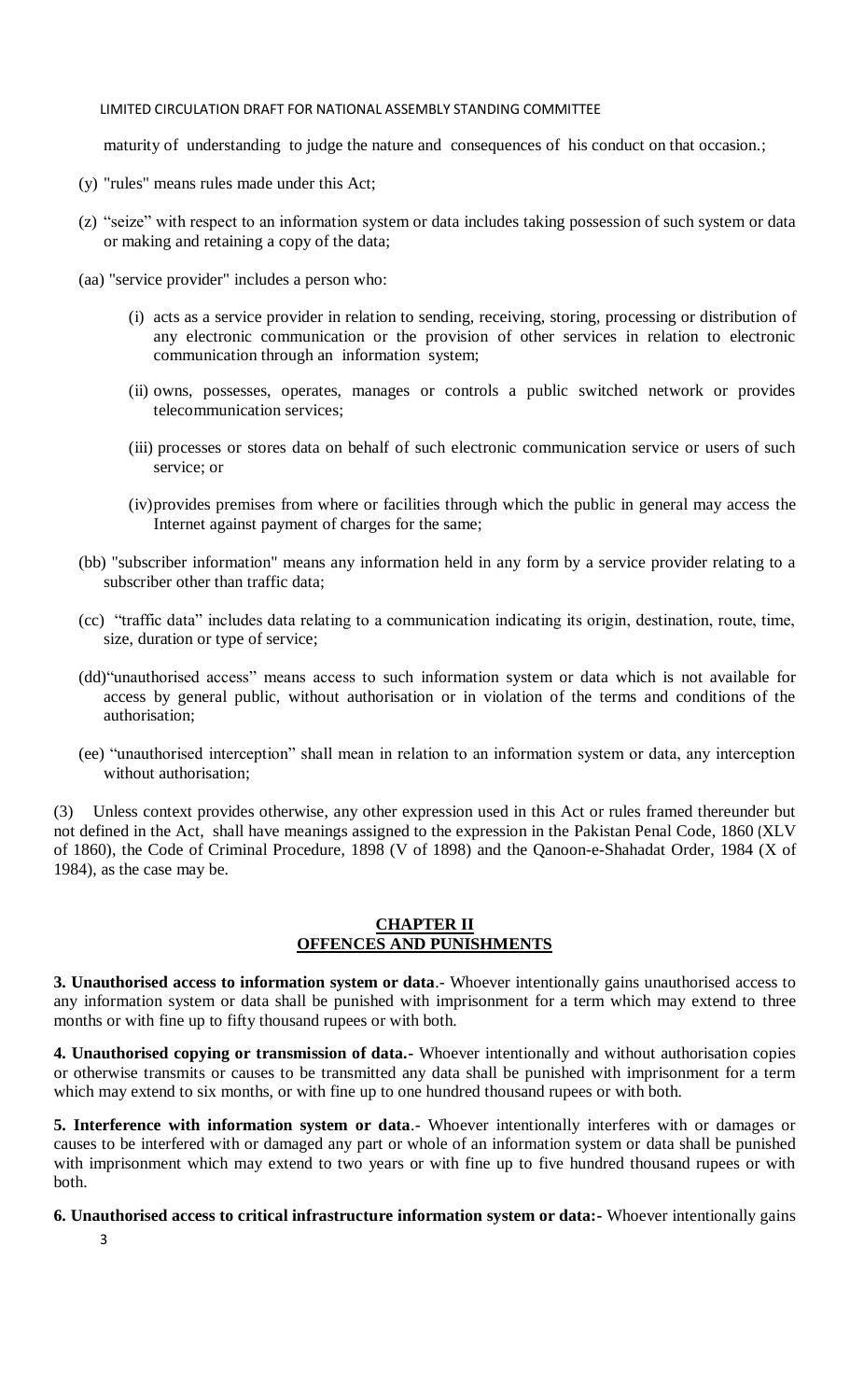unauthorised access to any critical infrastructure information system or data shall be punished with imprisonment which may extend to three years or with fine up to one million rupees or with both.

**7. Unauthorised copying or transmission of critical infrastructure data.-** Whoever intentionally and without authorisation copies or otherwise transmits or causes to be transmitted any critical infrastructure data shall be punished with imprisonment for a term which may extend to five years, or with fine up to five million rupees or with both.

**8. Interference with critical infrastructure information system or data**.- Whoever intentionally interferes with or damages, or causes to be interfered with or damaged, any part or whole of a critical information system , or data , shall be punished with imprisonment which may extend to seven years or with fine up to ten million rupees or with both.

**9. Glorification of an offence and hate speech.** Whoever prepares or disseminates information, through any information system or device, where the commission or threat is with the intent to:-

- (a) glorify an offence or the person accused or convicted of a crime and support terrorism or activities of proscribed organizations; and
- (b) advance religious, ethnic or sectarian hatred

shall be punished with imprisonment for a term which may extend to five years or with fine up to ten million rupees or with both.

Explanation: "Glorification" includes depiction of any form of praise or celebration in a desirable manner.

**10. Cyber terrorism**. –Whoever commits or threatens to commit any of the offences under sections 6, 7, 8 or 9 of this Act, where the commission or threat is with the intent to:-

(a) coerce, intimidate, overawe or create a sense of fear, panic or insecurity in the Government or the public or a section of the public or community or sect or create a sense of fear or insecurity in society; or (b) advance religious, ethnic or sectarian discord,

shall be punished with imprisonment of either description for a term which may extend to fourteen years or with fine up to fifty million rupees or with both.

**11. Electronic forgery**.- (1) Whoever, interferes with or uses any information system, device or data, with the intent to cause damage or injury to the public or to any person, or to make any illegal claim or title or to cause any person to part with property or to enter into any express or implied contract, or with intent to commit fraud by any input, alteration, deletion, or suppression of data, resulting in unauthentic data with the intent that it be considered or acted upon for legal purposes as if it were authentic, regardless of the fact that the data is directly readable and intelligible or not shall be punished with imprisonment of either description for a term which may extend to three years, or with fine up to two hundred and fifty thousand rupees or with both.

(2) Whoever commits offence under sub-section (1) in relation to a critical infrastructure information system or data shall be punished with imprisonment for a term which may extend to seven years or with fine up to five million rupees or with both.

**12. Electronic fraud:**- Whoeverwith the intent for wrongful gain interferes with or uses any information system, device or data or induces any person to enter into a relationship or deceives any person, which act or omission is likely to cause damage or harm to that person or any other person shall be punished with imprisonment for a term which may extend to two years or with fine up to ten million rupees, or with both.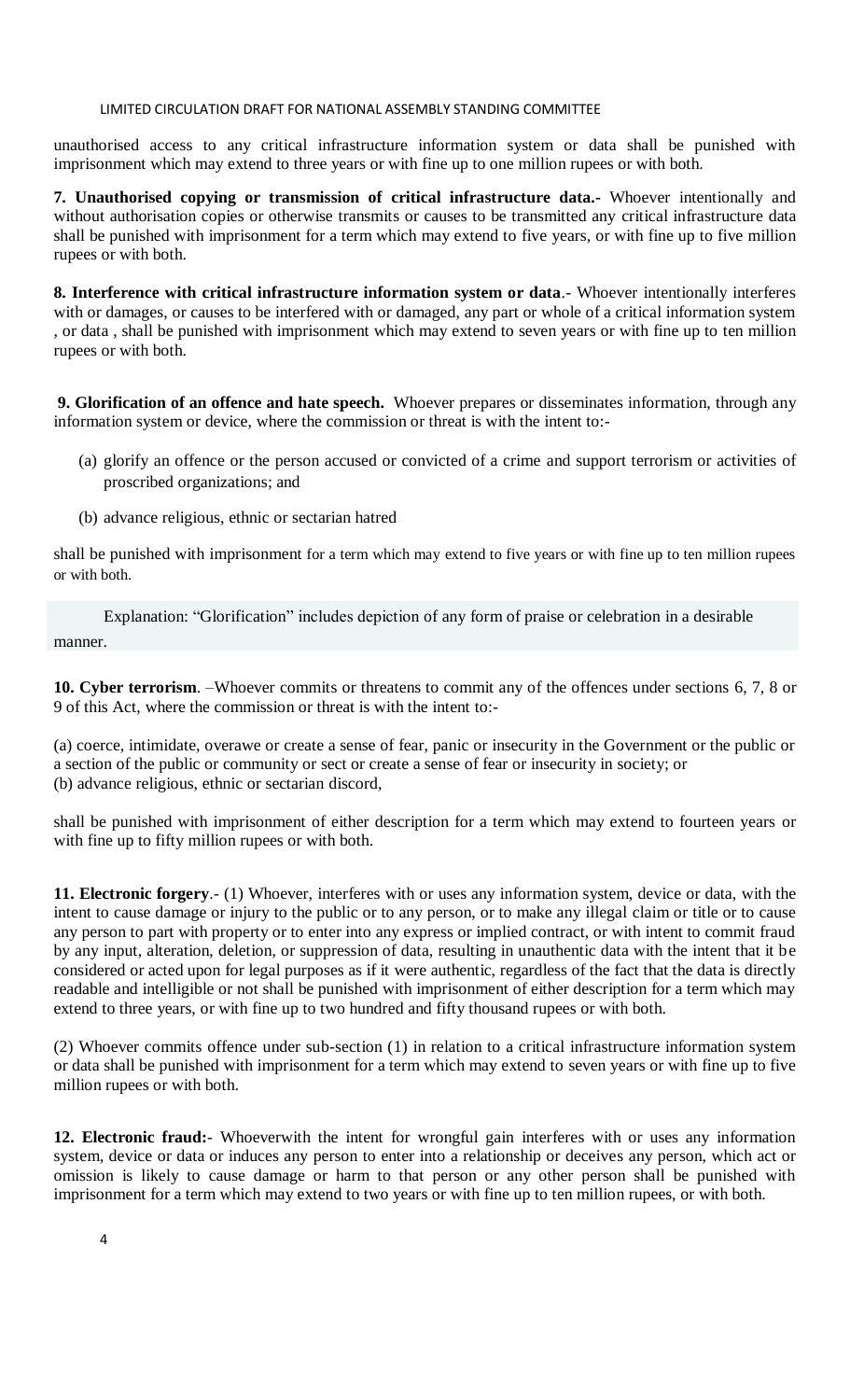**13. Making, obtaining, or supplying device for use in offence**.- Whoever produces, makes, generates, adapts, exports, supplies, offers to supply or imports for use any information system, data or device, primarily with the intent to be used or believing that it is primarily to be used to commit or to assist in the commission of an offence under this Act shall, without prejudice to any other liability that he may incur in this behalf, be punished with imprisonment for a term which may extend to 6 months or with fine up to fifty thousand rupees or with both.

**14. Unauthorised use of identity information**.-(1) Whoever obtains, sells, possesses, transmits or uses another person's identity information without authorisation shall be punished with imprisonment for a term which may extend to three years or with fine up to five million rupees, or with both.

(2) Any person whose identity information is obtained, sold, possessed, used or transmitted may apply to the Authority for securing, destroying, blocking access or preventing transmission of identity information referred to in sub-section (1) and the Authority on receipt of such application may take such measures as deemed appropriate for securing, destroying or preventing transmission of such identity information.

**15. Unauthroised issuance of SIM cards etc.-** Whoever sells or otherwise provides subscriber identity module (SIM) card, re-usable identification module (R-IUM) or other portable memory chip designed to be used in cellular mobile or wireless phone for transmitting information without obtaining and verification of the subscriber's antecedents in the mode and manner for the time being approved by the Authority shall be punished with imprisonment for a term which may extend to three years or with fine up to five hundred thousand rupees or both.

**16. Tempering etc. of communication equipment.-** Whoever unlawfully or without authorisation changes, alters, tampers with or re-programs unique device identifier of any communication equipment including a cellular or wireless handset and starts using or marketing such device for transmitting and receiving information shall be punished with imprisonment which may extend to three years or with fine up to one million rupees or both.

Explanation: A "unique device identifier" is an electronic equipment identifier which is unique to a mobile wireless communication device.

**17. Unauthorised interception**.- Whoever intentionally commits unauthorised interception by technical means of:-

(a) any transmission that is not intended to be and is not open to the public, from or within an information system; or

(b) electromagnetic emissions from an information system that are carrying data,

shall be punished with imprisonment of either description for a term which may extend to two years or with fine up to five hundred thousand rupees or with both.

**18. Offences against dignity of natural person**- (1) Whoever intentionally publicly exhibits or displays or transmits any false information, which is likely to harm or intimidate the reputation or privacy of a natural person shall be punished with imprisonment for a term which may extend to three years or with fine up to one million rupees or with both:

Provided, nothing under this sub-section (1) shall apply to anything aired by a broadcast media or distribution service licensed under Pakistan Electronic Media Regulatory Authority Ordinance, 2002 (XIII of 2002).

(2) Any aggrieved person or his guardian, where such person is a minor, may apply to the Authority for passing of such orders for removal, destruction or blocking access to such information referred to in subsection (1) and the Authority on receipt of such application, may take such measures as deemed appropriate for securing, destroying, blocking access or preventing transmission of such information.

**19. Offences against modesty of a natural person and minor.-** (1) Whoever intentionally and publicly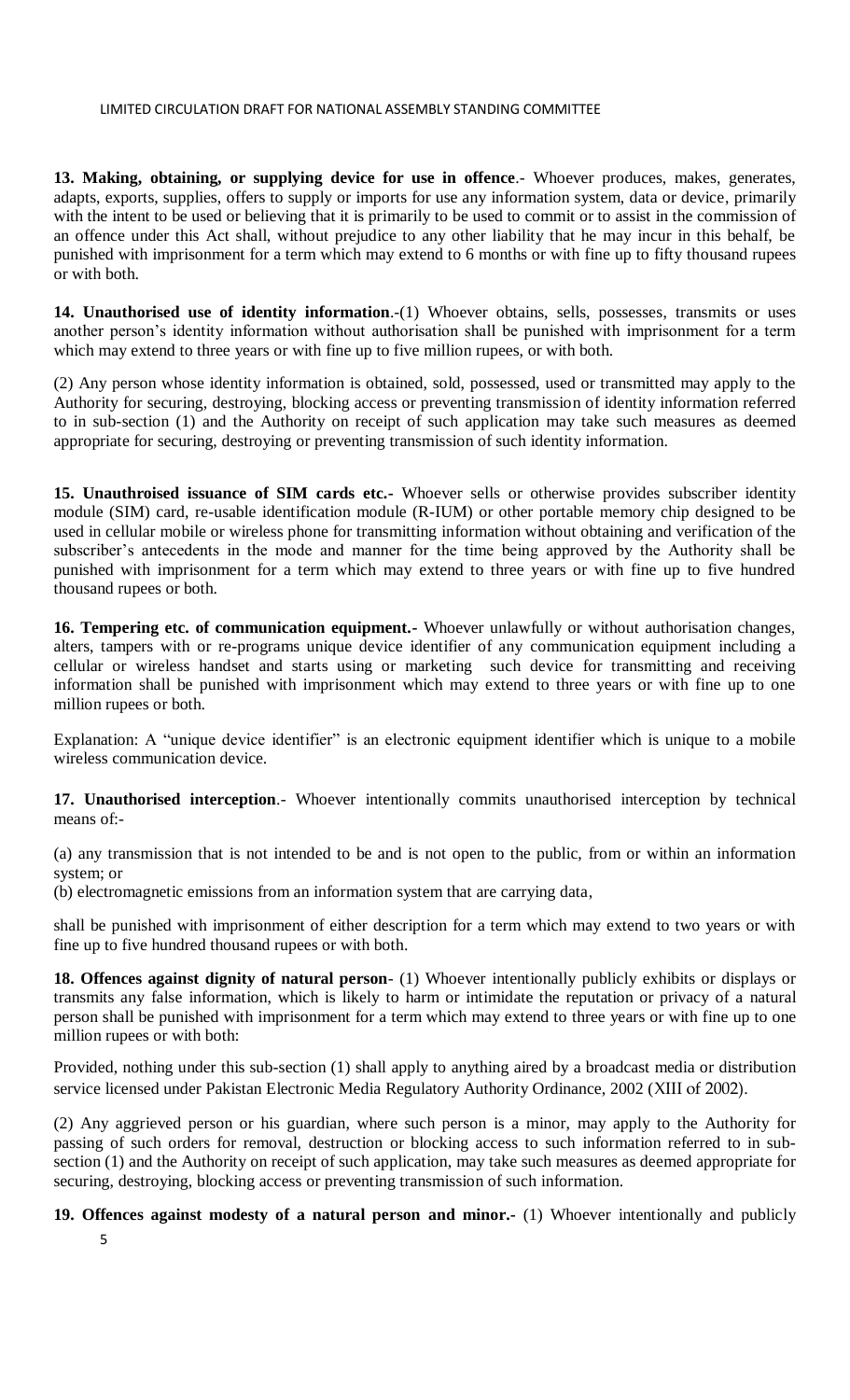exhibits or displays or transmits any information which:-

- (a) superimposes a photograph of the face of a natural person over any sexually explicit image; or
- (b) distorts the face of a natural person or includes a photograph or a video of a natural person in sexually explicit conduct; or
- (c) intimidates a natural person with any sexual act,

shall be punished with imprisonment for a term which may extend to seven years or with fine up to five million rupees or both.

(2) Whoever commits an offence under sub-section (2) with respect to a minor shall be punished with imprisonment for a term which may extend to ten years, or with fine up to ten million rupees or with both.

(3) Any aggrieved person or his guardian, where such person is a minor, may apply to the Authority for passing of such orders for removal, destruction or blocking access to such information referred to in subsection (1) and (2) and the Authority on receipt of such application may take such measures as deemed appropriate for securing, destroying, blocking access or preventing transmission of such information.

**20. Malicious code.-** Whoever willfully and without authorization writes, offers, makes available, distributes or transmits malicious code through an information system or device, with intent to cause harm to any information system or data resulting in the corruption, destruction, alteration, suppression, theft or loss of the information system or data shall be punished with imprisonment for a term which may extend to two years or with fine up to one million rupees or both.

*Explanation*. For the purpose of this section the expression "malicious code" includes a computer program or a hidden function in a program that damages an information system or data or compromises the performance of such system or availability of data or uses it without proper authorisation.

**21. Cyber stalking.-** (1) Whoever with the intent to coerce or intimidate or harass any person uses information system, information system network, the Internet, website, electronic mail, information or any other similar means of communication to:-

- (a) communicate obscene, vulgar, contemptuous, or indecent information; or
- (b) make any suggestion or proposal of an obscene nature; or
- (c) threaten to commit any illegal or immoral act; or
- (d) take a picture or photograph of any person and display or distribute without his consent or knowledge in a manner that harms a person**;** or
- (e) display or distribute information in a manner that substantially increases the risk of harm or violence to any person, commits the offence of cyber stalking.

(2) Whoever commits the offence specified in sub-section (1) shall be punishable with imprisonment for a term which may extend to one year or with fine up to one million rupees, or with both:

Provided that if the victim of the cyber stalking under sub-section (1) is a minor the punishment may extend to five years or with fine upto ten million rupees, or with both.

(3) Any aggrieved person may apply to the Authority for issuance of appropriate orders for removal or destruction of, or blocking access to such information as referred to in sub-section (1) and the Authority upon receipt of such application may take such measures as deemed appropriate for removal or destruction of, or blocking access to, such information.

**22. Spamming.-** (1) Whoever with intent transmits harmful, fraudulent, misleading, illegal or unsolicited information to any person without the express permission of the recipient, or causes any information system to show any such information commits the offence of spamming.

Explanation.- "Unsolicited information" does not include:

- i. Marketing authorized under the law; or
- ii. Information which has not been specifically unsubscribed by the recipient.
	- 6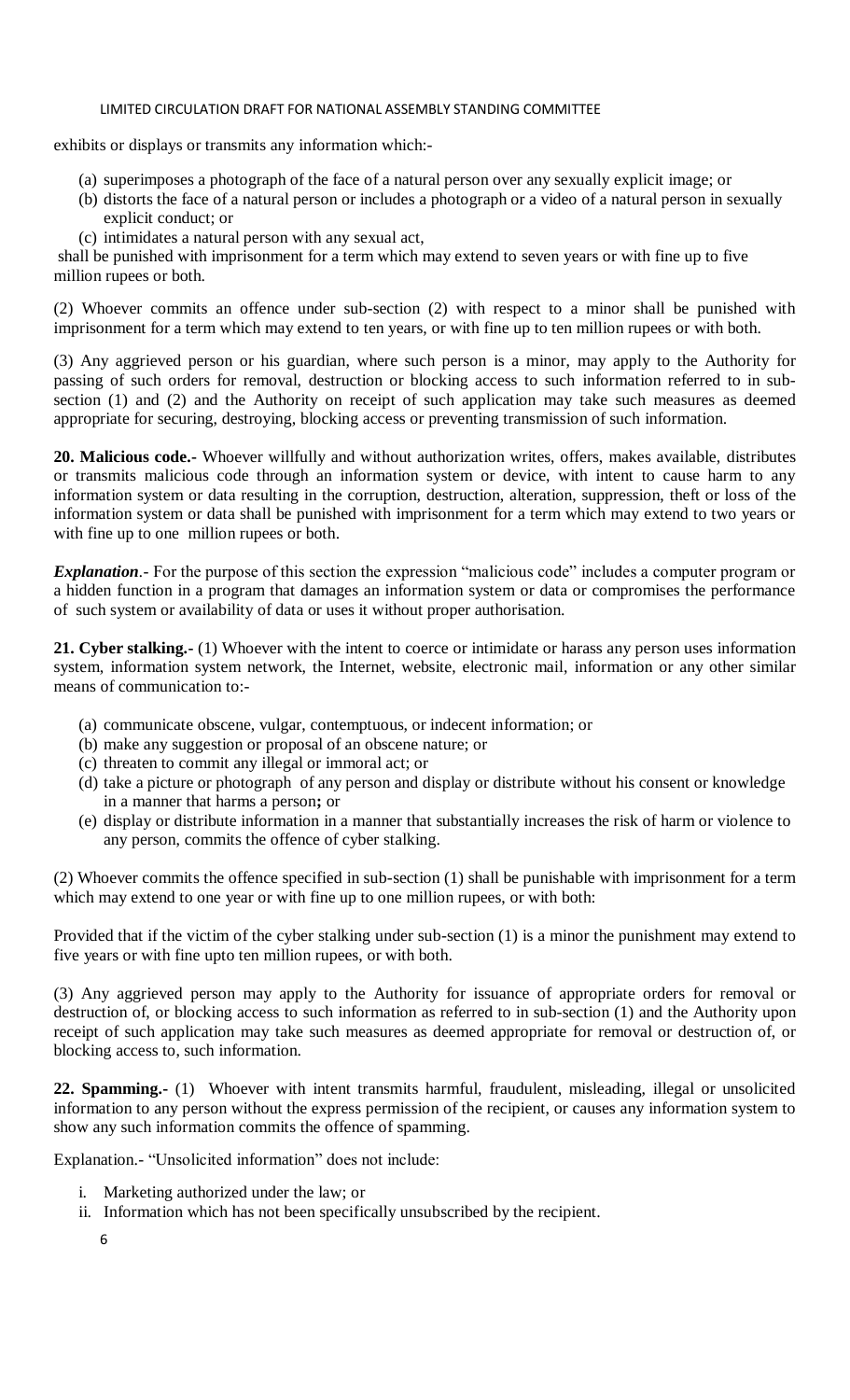(2) A person engaged in direct marketing shall provide the option to the recipient of direct marketing to unsubscribe such marketing.

(3) Whoever commits the offence of spamming as described in sub-section (1) or engages in direct marketing in violation of sub-section (2), for the first time, shall be punished with fine not exceeding fifty thousand rupees and for every subsequent violation shall be punished with imprisonment for a term which may extend to three months or with fine up to one million rupees or with both.

**23. Spoofing.-** (1) Whoever dishonestly, establishes a website or sends any information with a counterfeit source intended to be believed by the recipient or visitor of the website, to be an authentic source commits spoofing.

(2) Whoever commits spoofing shall be punished with imprisonment for a term which may extend to three years, or with fine up to five hundred thousand rupees or with both.

**24. Legal recognition of offences committed in relation to information system**.- (1) Notwithstanding anything contained in any other law for the time being in force, an offence under this Act or any other law shall not be denied legal recognition and enforcement for the sole reason of such offence being committed in relation to, or through the use of an information system.

(2) References to "property" in any law creating an offence in relation to or concerning property, shall include information system and data.

**25. Pakistan Penal Code 1860 to apply**.- The provisions of the Pakistan Penal Code 1860 (XLV of 1860), to the extent not inconsistent with anything provided in this Act, shall apply to the offences provided in this Act.

#### **CHAPTER III ESTABLISHMENT OF INVESTIGATION AND PROSECUTION AGENCY AND PROCEDURAL POWERS FOR INVESTGATION**

**26. Establishment of investigation agency**.-(1) The Federal Government may establish or designate a law enforcement agency as the investigation agency for the purposes of investigation of offences under this Act.

(2) Unless otherwise provided for under this Act, the investigation agency, the authorised officer and the Court shall in all matters follow the procedure laid down in the Code to the extent that it is not inconsistent with any provision of this Act.

(3) Notwithstanding provisions of any other law, the Federal Government shall make rules for appointment and promotion in the investigation agency including undertaking of specialized courses in digital forensics, information technology, computer science and other related matters for training of the officers and staff of the investigation agency.

**27. Power to investigate**.- (1) Only an authorised officer of the investigation agency shall have the powers to investigate an offence under this Act:

Provided that the Federal Government or the Provincial Government may, as the case may be, constitute one or more joint investigation teams comprising of the authorised officer of investigation agency and any other law enforcement agency for investigation of offence under this Act and any other law for the time being in force.

**28. Expedited preservation and acquisition of data**.- (1) If an authroised officer is satisfied that-

- (a) data stored in any information system or by means of an information system, is reasonably required for the purposes of a criminal investigation; and
- (b) there is a risk or vulnerability that the data may be modified, lost, destroyed or rendered inaccessible,

the authorised officer may, by written notice given to a person in control of the information system, require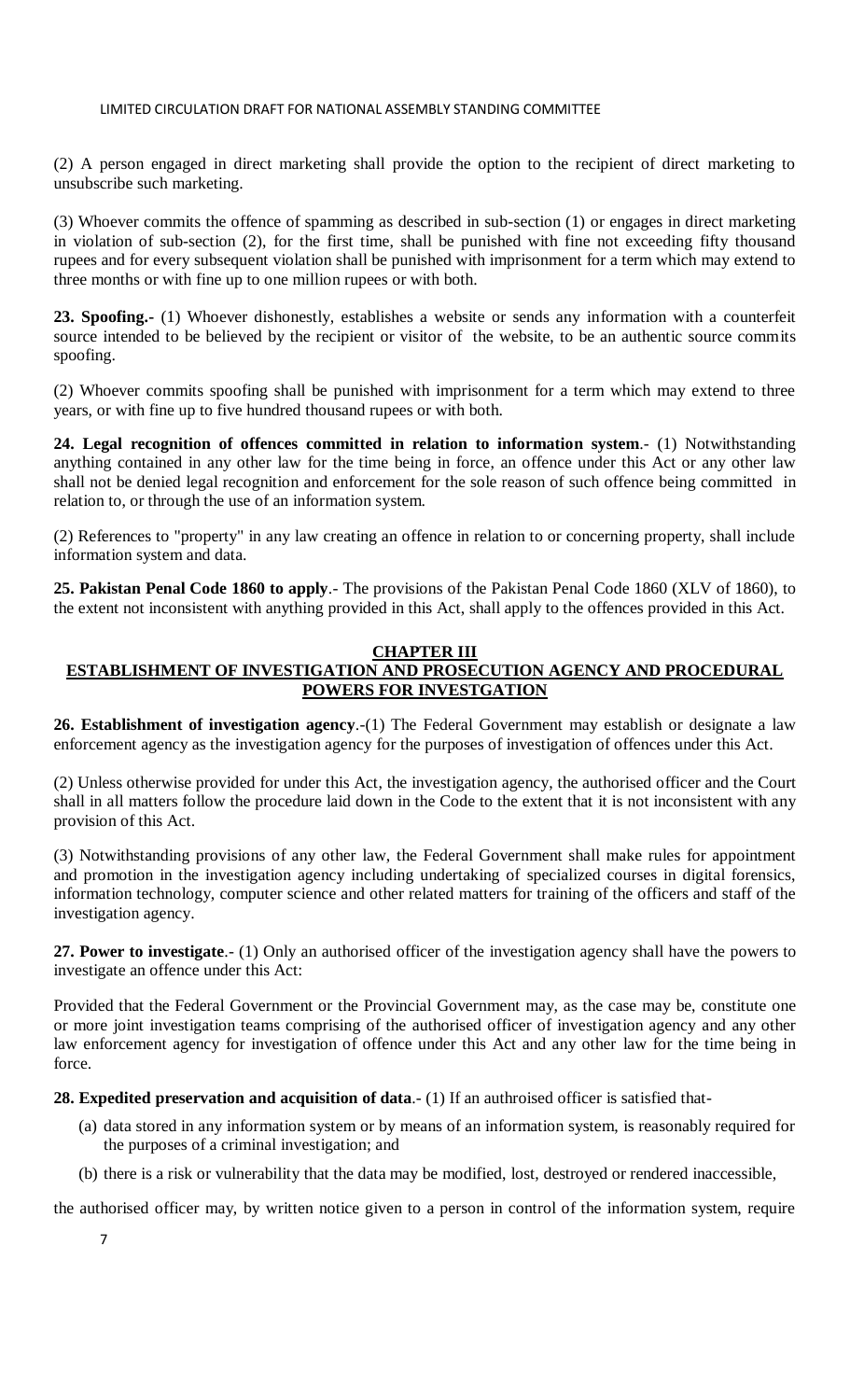that person to provide that data or to ensure that the data specified in the notice be preserved and the integrity thereof is maintained for a period not exceeding ninety days as specified in the notice:

Provided that the authorized officer shall immediately but not later than twenty four hours bring to the notice of the Court, the fact of acquisition of such data and the court on receipt of such information may pass such orders as deemed appropriate in the circumstances of the case including issuance of warrants for retention of such data or otherwise.

(2) The period provided in sub-section (1) for preservation of data may be extended by the Court if so deemed necessary upon receipt of an application from the authorised officer in this behalf.

**29. Retention of traffic data.---(1)** A service provider shall, within its existing or required technical capability, retain its traffic data for a minimum period of one year or such period as the Authority may notify from time to time and provide that data to the investigation agency or the authorised officer whenever so required.

(2) The service providers shall retain the traffic data under sub section (1) by fulfilling all the requirements of data retention and its originality as provided under sections 5 and 6 of the Electronic Transaction Ordinance, 2002 (LI of 2002).

(3) Any person who contravenes the provisions of this section shall be punished with imprisonment for a term which may extend to six months or with fine up to five hundred thousand rupees or with both.

**30. Warrant for search or seizure**.-(1) Upon an application by an authorised officer that demonstrates to the satisfaction of the Court that there exist reasonable grounds to believe that there may be in a specified place an information system, data, device or other articles that-

- (a) may reasonably be required for the purpose of a criminal investigation or criminal proceedings which may be material as evidence in proving a specifically identified offence made out under this Act; or
- (b) has been acquired by a person as a result of the commission of an offence,

the Court may issue a warrant which shall authorise an officer of the investigation agency, with such assistance as may be necessary, to enter the specified place and to search the premises and any information system, data, device or storage medium relevant to the offence identified in the application and access, seize or similarly secure any information system, data or other articles relevant to the offence identified in the application.

(2) In circumstances involving an offence under section 10 of this Act, under which a warrant may be issued, but cannot be obtained without affording opportunity of destruction, alteration or loss of data, information system, device or any other article required for investigation, the authorized officer who shall as far as practicable be a Gazetted officer of the investigation agency enter the specified place and search the premises and any information system, data, device or article relevant to the offence and access, seize or similarly secure any information system, data or other articles relevant to the offence:

Provided that the authorized officer shall immediately but not later than twenty four hours bring to the notice of the Court, the fact of such search or seizure and the court on receipt of such information may pass such orders as deemed appropriate in the circumstances of the case.

**31. Warrant for disclosure of content data**.- (1) Upon an application by an authroised officer that demonstrates to the satisfaction of the Court that there exist reasonable grounds to believe that the content data stored in an information system is reasonably required for the purpose of a criminal investigation or criminal proceedings with respect to an offence made out under this Act, the Court may, after recording reasons, order that a person in control of the information system or data, to provide such data or access to such data to the authorised officer.

<sup>8</sup> (2) The period of a warrant issued under sub-section (1) may be extended beyond seven days if, on an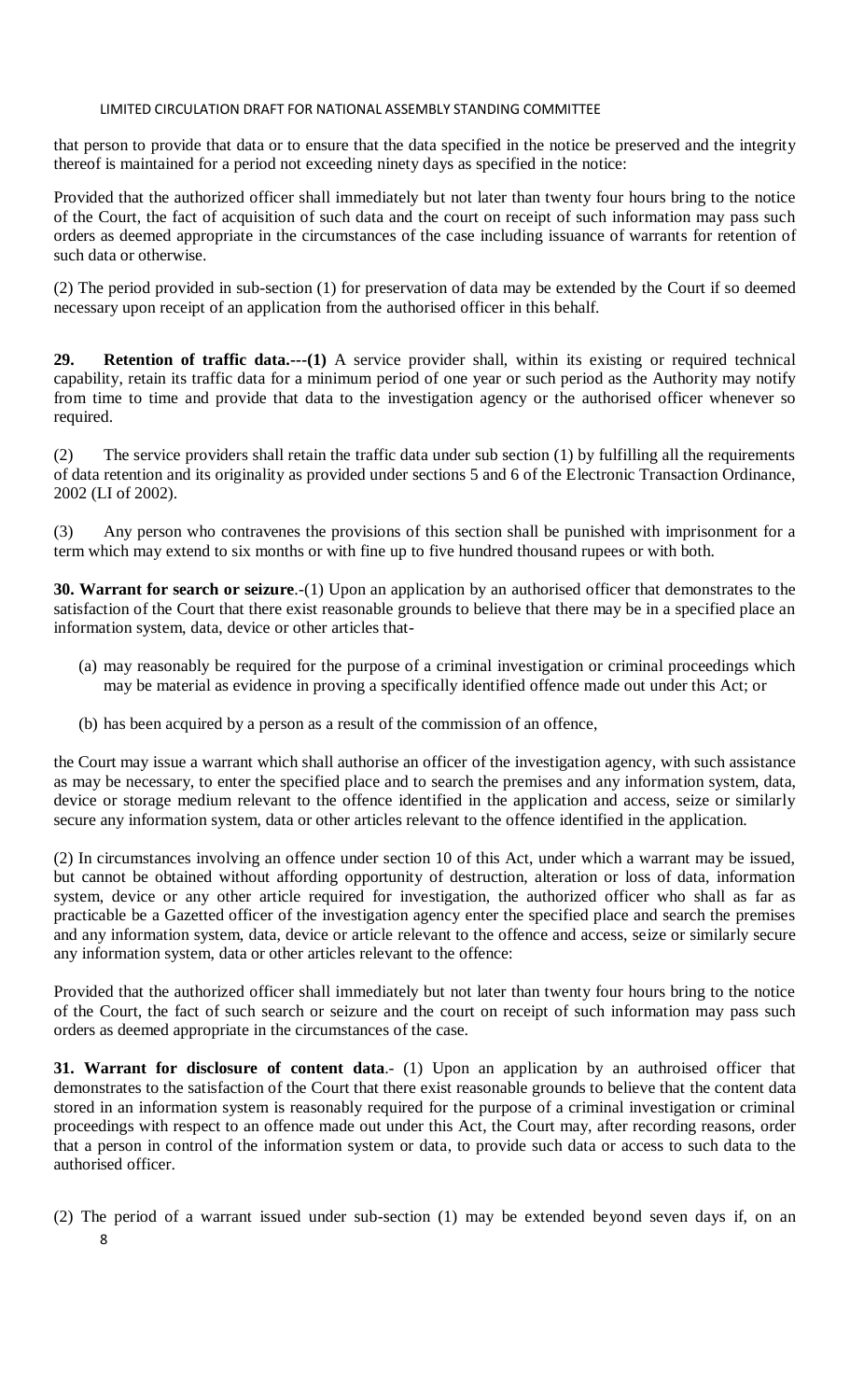application, a Court authorises an extension for a further period of time as may be specified by the Court.

**32. Powers of an authorized officer**.- (1) Subject to provisions of this Act, an authorised officer shall have the powers to -

- (a) have access to and inspect the operation of any specified information system;
- (b) use or cause to be used any specified information system to search any specified data contained in or available to such system;
- (c) obtain and copy only relevant data, use equipment to make copies and obtain an intelligible output from an information system;
- (d) have access to or demand any information, code or technology which has the capability of retransforming or unscrambling encrypted data contained or available to such information system into readable and comprehensible format or plain version;
- (e) require any person by whom or on whose behalf, the authorised officer has reasonable cause to believe, any information system has been used to grant access to any data within an information system within the control of such person;
- (f) require any person having charge of or otherwise concerned with the operation of any information system to provide him reasonable technical and other assistance as the authorised officer may require for investigation of an offence under this Act; and
- (g) require any person who is in possession of decryption information of an information system, device or data under investigation to grant him access to such decryption information necessary to decrypt data required for the purpose of investigating any such offence:

**Explanation.-** Decryption information means information or technology that enables a person to readily retransform or unscramble encrypted data from its unreadable form and from ciphered data to intelligible data.

(2) In exercise of the power of search and seizure of any information system, program or data the authorized officer at all times shall-

- (a) act with proportionality;
- (b) take all precautions to maintain integrity of the information system and data in respect of which a warrant for search or seizure has been issued;
- (c) not disrupt or interfere with the integrity or running and operation of any information system or data that is not the subject of the offences identified in the application for which a warrant for search or seizure has been issued;
- (d) avoid disruption to the continued legitimate business operations and the premises subjected to search or seizure under this Act; and
- (e) avoid disruption to any information system, program or data not connected with the information system that is not the subject of the offences identified in the application for which a warrant has been issued or is not necessary for the investigation of the specified offence in respect of which a warrant has been issued.

(3) When seizing or securing any information system or data, the authroised officer shall make all efforts to use technical measures while maintaining its integrity and chain of custody and shall only seize an information system, data, device or articles, in part or in whole, as a last resort, for sufficient reasons that do not make it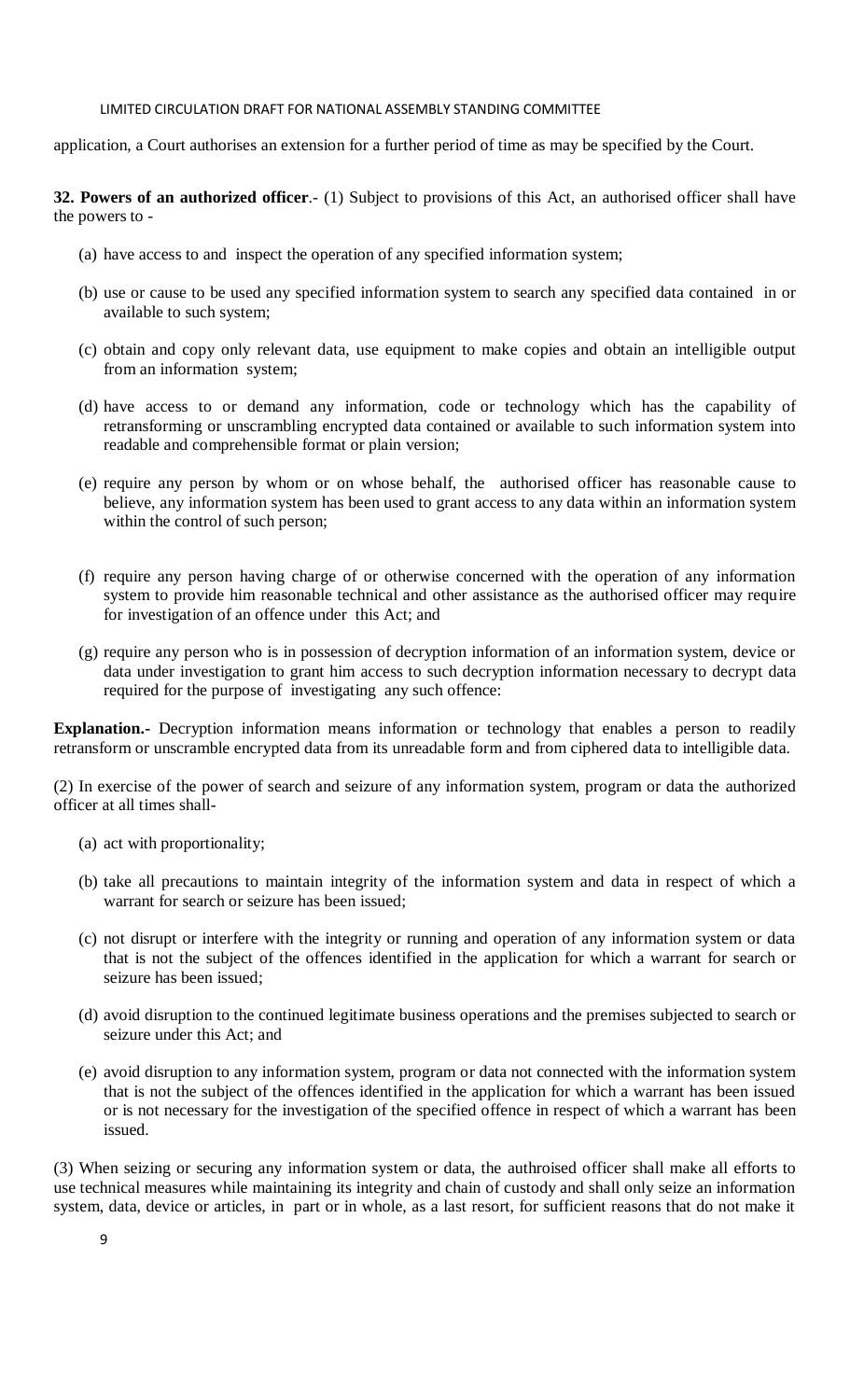possible under the circumstances to use such technical measures or where use of such technical measures by themselves would not be sufficient to maintain the integrity and chain of custody of the data being seized.

**33. Dealing with seized data.-** The Federal Government may prescribe rules for search and seizure and dealing with the information system, data or other articles searched and seized under this Act.

**34. Power to manage on-line information etc.-** (1) The Authority is empowered to manage information and issue directions for removal or blocking of access of any information through any information system.

The Authority may direct any service provider to remove any information or block access to such information, if it considers it necessary in the interest of the glory of Islam or the integrity, security or defence of Pakistan or any part thereof, friendly relations with foreign states, public order, decency or morality, or in relation to contempt of court or commission of or incitement to an offence under this Act.

(2) The Authority may prescribe rules for adoption of standards and procedure to manage information, block access and entertain complaints.

(3) Until such procedure and standards are prescribed, the Authority shall exercise its powers under this Act or any other law for the time being in force in accordance with the directions issued by the Federal Government not inconsistent with the provisions of this Act.

**35. Limitation of liability of service providers**.- (1) No service provider shall be subject to any civil or criminal liability, unless it is established that the service provider had specific actual knowledge and willful intent to proactively and positively participate, and not merely through omission or failure to act, and thereby facilitated, aided or abetted the use by any person of any information system, service, application, online platform or telecommunication system maintained, controlled or managed by the service provider in connection with a contravention of this Act or rules made thereunder or any other law for the time being in force:

Provided that the burden to prove that a service provider had specific actual knowledge, and willful intent to proactively and positively participate in any act that gave rise to any civil or criminal liability shall be upon the person alleging such facts and no interim or final orders, or directions shall be issued with respect to a service provider by any investigation agency or Court unless such facts have so been proved and determined:

Provided further that such allegation and its proof shall clearly identify with specificity the content, material or other aspect with respect to which civil or criminal liability is claimed including but not limited to unique identifiers such as the Account Identification (Account ID), Uniform Resource Locator (URL), Top Level Domain (TLD), Internet Protocol Addresses (IP Addresses), or other unique identifier and clearly state the statutory provision and basis of the claim.

(2) No service provider shall under any circumstance be liable under this Act, rules made thereunder or any other law for maintaining and making available the provision of their service in good faith.

(3) No service provider shall be subject to any civil or criminal liability as a result of informing a subscriber, user or end-users affected by any claim, notice or exercise of any power under this Act, rules made thereunder or any other law:

Provided that the service provider, for a period not exceeding fourteen days, shall keep confidential and not disclose the existence of any investigation or exercise of any power under this Act when a notice to this effect is served upon it by an authorised officer, which period of confidentiality may be extended beyond fourteen days if, on an application by the authorised officer, the Court authorises an extension for a further specified period upon being satisfied that reasonable cause for such extension exists.

(4) No service provider shall be liable under this Act, rules made thereunder or any other law for the disclosure of any data or other information that the service provider discloses only to the extent of the provisions of this Act.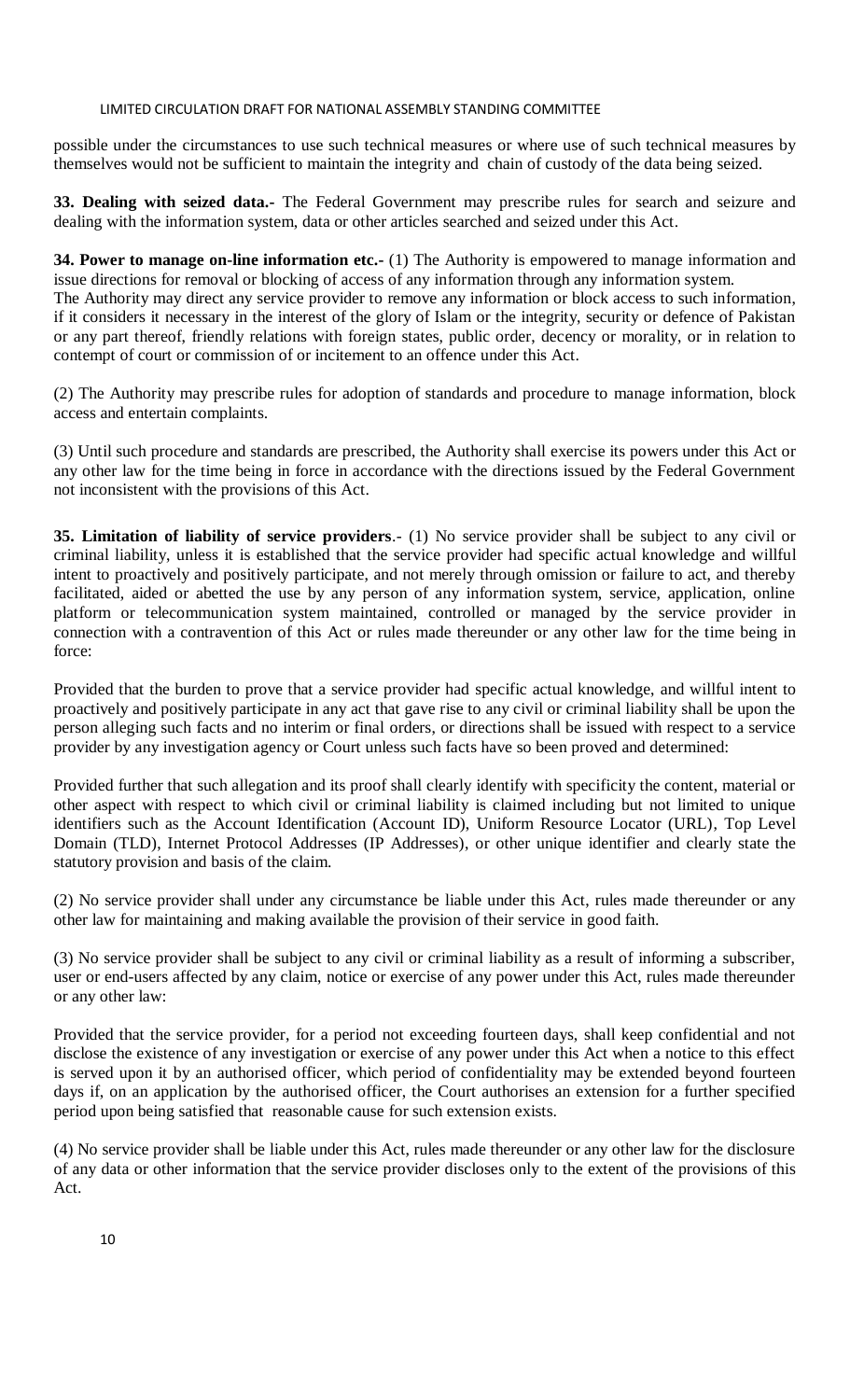(5) No service provider shall be under any obligation to proactively monitor, make inquiries about material or content hosted, cached, routed, relayed, conduit, transmitted or made available by such intermediary or service provider.

**36. Real-time collection and recording of information**.-(1) If a Court is satisfied on the basis of information furnished by an authorised officer that there are reasonable grounds to believe that the content of any information is reasonably required for the purposes of a specific criminal investigation, the Court may order, with respect to information held by or passing through a service provider, to a designated agency as notified under the Investigation for Fair Trial Act, 2013 (I of 2013) or any other law for the time being in force having capability to collect real time information, to collect or record such information in real-time in coordination with the investigation agency for provision in the prescribed manner:

Provided that such real-time collection or recording shall not be ordered for a period beyond what is absolutely necessary and in any event for not more than seven days.

(2) Notwithstanding anything contained in any law to the contrary the information so collected under subsection (1) shall be admissible in evidence.

(3) The period of real-time collection or recording may be extended beyond seven days if, on an application, the Court authorises an extension for a further specified period.

(4) The Court may also require the designated agency to keep confidential the fact of the execution of any power provided for in this section and any information relating to it.

(5) The application under sub-sections (1) and (2) shall in addition to substantive grounds and reasons also-

- (a) explain why it is believed the data sought will be available with the person in control of an information system;
- (b) identify and explain with specificity the type of information likely to be found on such information system;
- (c) identify and explain with specificity the identified offence made out under this Act in respect of which the warrant is sought;
- (d) if authority to seek real-time collection or recording on more than one occasion is needed, explain why, and how many further disclosures are needed to achieve the purpose for which the warrant is to be issued;
- (e) what measures shall be taken to prepare and ensure that the real-time collection or recording is carried out whilst maintaining the privacy of other users, customers and third parties and without the disclosure of information of any person not part of the investigation;
- (f) why the investigation may be frustrated or seriously prejudiced unless the real time collection or recording is permitted; and
- (g) why to achieve the purpose for which the warrant is being applied, real time collection or recording by the person in control of the information system is necessary.

**37. Forensic laboratory**.- The Federal Government shall establish or designate a forensic laboratory, independent of the investigation agency, to provide expert opinion before the Court or for the benefit of the investigation agency in relation to electronic evidence collected for purposes of investigation and prosecution of offences under this Act.

### **CHAPTER IV**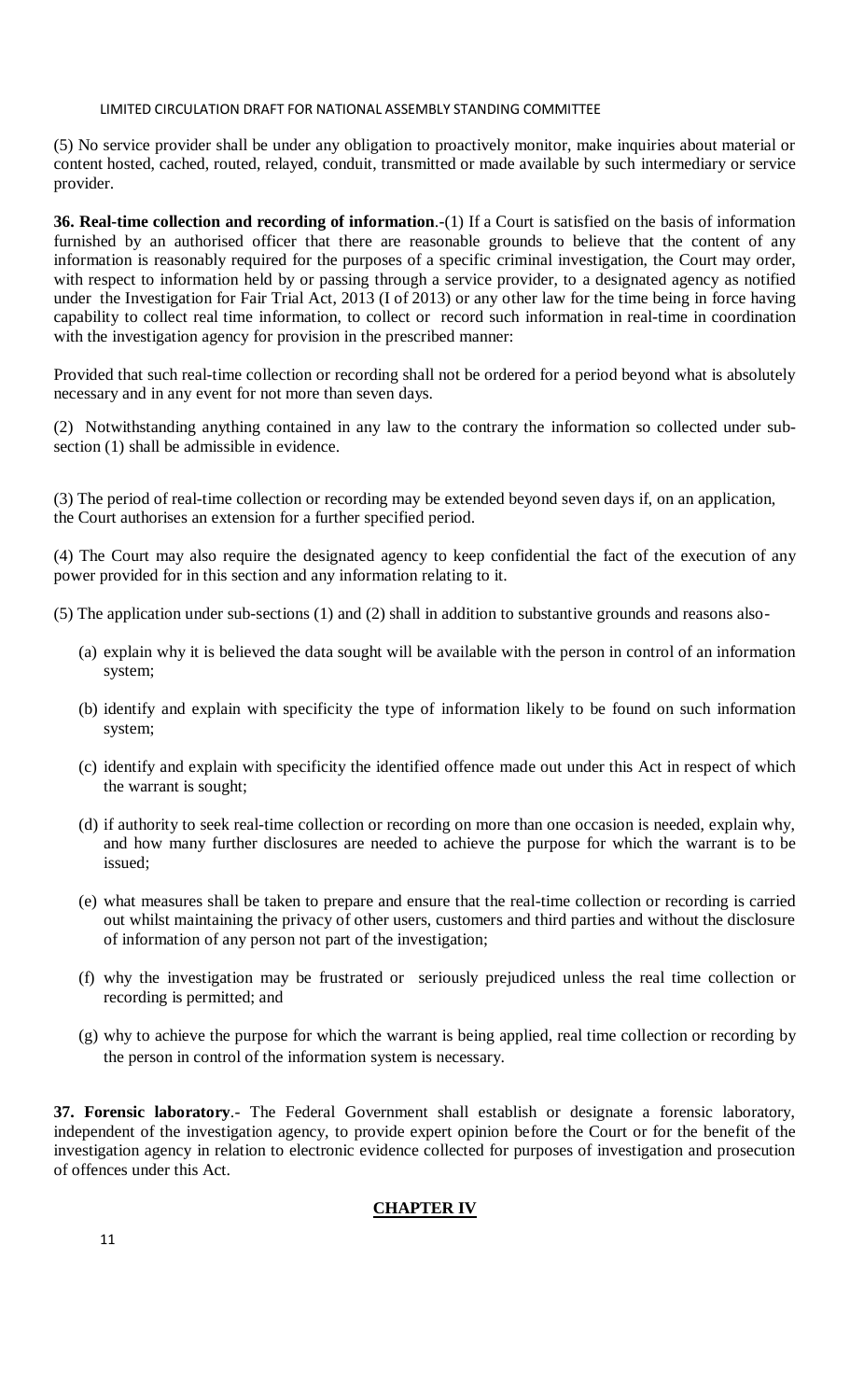## **INTERNATIONAL COOPERATION**

**38. International cooperation.-(1)** The Federal Government may on receipt of request, extend such cooperation to any foreign Government, 24 x 7 network, any foreign agency or any international organization or agency for the purposes of investigations or proceedings concerning offences related to information systems, electronic communication or data or for the collection of evidence in electronic form relating to an offence or obtaining expeditious preservation and disclosure of data by means of an information system or real-time collection of data associated with specified communications or interception of data under this Act.

(2) The Federal Government may, at its own, forward to a foreign Government, 24 x 7 network, any foreign agency or any international agency or organization any information obtained from its own investigations if it considers that the disclosure of such information might assist the other Government, agency or organization etc., as the case be in initiating or carrying out investigations or proceedings concerning any offence.

(3) The Federal Government may require the foreign Government, 24 x 7 network, any foreign agency or any international agency to keep the information provided confidential or use it subject to some conditions.

(4) The Federal Government may send and answer requests for mutual assistance, the execution of such requests or their transmission to the authorities competent for their execution.

(5) The Federal Government may refuse to accede to any request made by a foreign Government, 24 x 7 network, any foreign agency or any international organization or agency if the request concerns an offence which may prejudice its national interests including its sovereignty, security, public order or an ongoing investigation or trial.

# **CHAPTER – V PROSECUTION AND TRIAL OF OFFENCES**

**39. Offences to be compoundable and non-cognizable**.- (1) All offences under this Act, except the offences under section 10 and 19 of this Act , and abetment thereof, shall be non-cognizable, bailable and compoundable:

Provided that offences under section 15 of this Act shall be cognizable by the investigation agency on a written complaint by the Authority.

(2) Offences under section 10 and19 of this Act and abetment thereof shall be non-bailable, non-compoundable and cognizable by the investigation agency.

**40. Cognizance and trial of offences**.— (1) The Federal Government, in consultation with the Chief Justice of respective High Court, shall designate Presiding Officers of the Courts to try offences under this Act at such places as deemed necessary.

(2) The Federal Government shall, in consultation with the Chief Justice of respective High Court, arrange for special training to be conducted by an entity notified by the Federal Government for training on computer sciences, cyber forensics, electronic transactions and data protection.

(3) Prosecution and trial of an offence under this Act committed by a minor shall be conducted under the Juvenile Justice System Ordinance, 2000.

(4) To the extent not inconsistent with this Act, the procedure laid down under the Code of Criminal Procedure 1898 (V of 1898) and the Qanoon-e-Shahadat Order 1984 (X of 1984) shall be followed.

**41. Order for payment of compensation**.- The Court may, in addition to award of any punishment including fine under this Act, make an order for payment of compensation to the victim for any damage or loss caused and the compensation so awarded shall be recoverable as arrears of land revenue:

Provided that the compensation awarded by the Court shall not prejudice any right to a civil remedy for the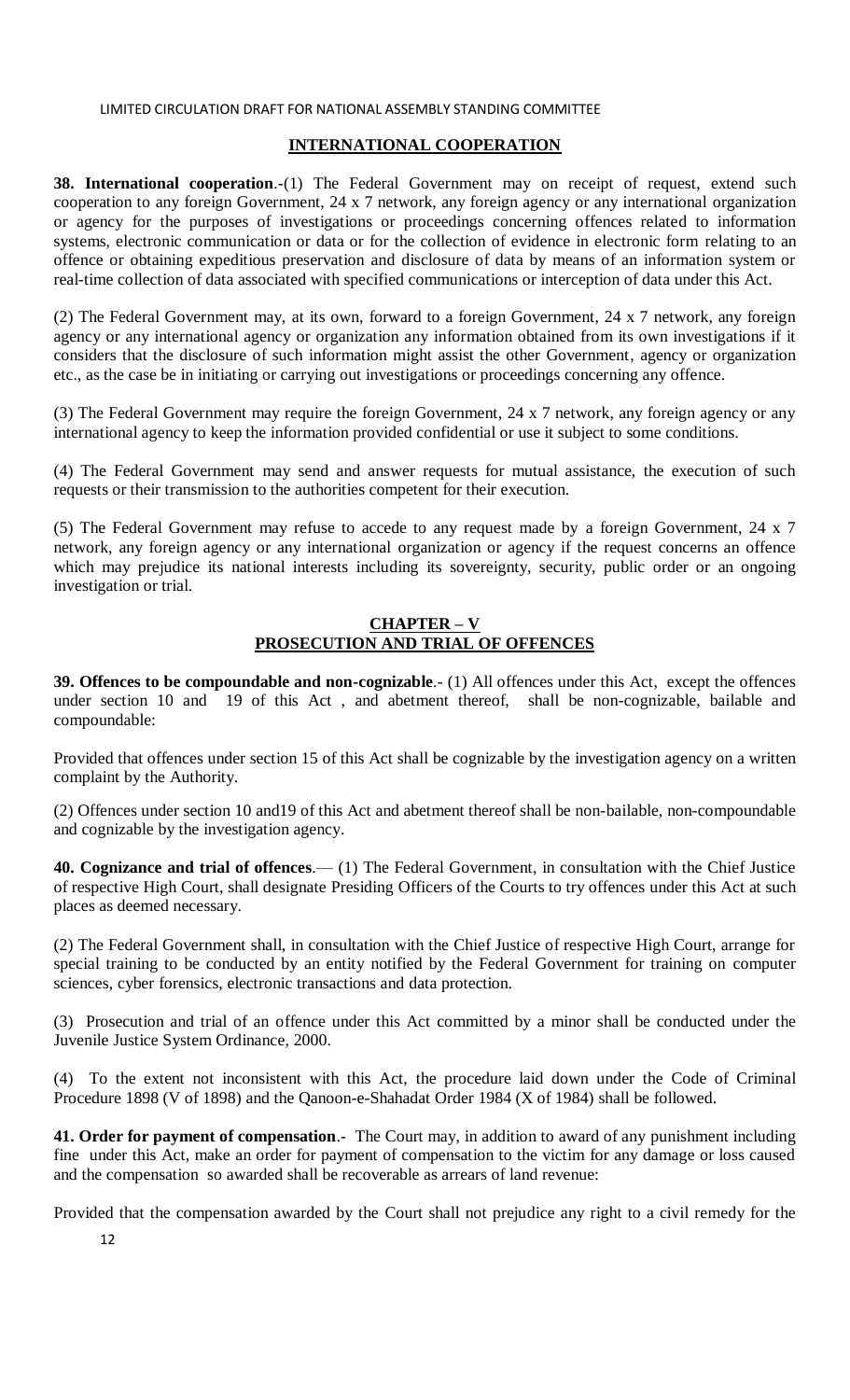recovery of damages beyond the amount of compensation so awarded.

**42. Appointment of amicus curiae and seeking expert opinion.-** The Court may appoint amicus curiae or seek independent expert opinion on any matter connected with a case pending before it.

**43. Appeal**.- An appeal against the final judgment of a Court shall lie within thirty days from the date of provision of its certified copy free of cost.

### **CHAPTER VI PREVENTIVE MEASURES**

**44. Prevention of electronic crimes.-** (1) The Federal Government or the Authority, as the case may be, may issue guidelines to be followed by the owners of the designated information systems or service providers in the interest of preventing any offence under this Act.

(2) Any owner of the information system or service provider who violates the guidelines issued by the Federal Government under sub-section (1) shall be guilty of an offence punishable, if committed for the first time, with fine upto ten million rupees and upon any subsequent conviction shall be punishable with imprisonment which may extend to six months or with fine or with both.

**45. Computer Emergency Response Teams.-** (1) The Federal Government may formulate one or more Computer Emergency Response Teams to respond to any threat against or attack on any critical infrastructure information systems or critical infrastructure data, or widespread attack on information systems in Pakistan. (2) A Computer Emergency Response Team constituted under sub-section (1) may comprise of technical experts of known expertise, officers of any intelligence agency or any sub-set thereof.

(3) A Computer Emergency Response Team shall respond to a threat or attack without causing any undue hindrance or inconvenience to the use and access of the information system or data as may be prescribed.

# **CHAPTER VII MISCELLANEOUS**

**46. Relation of the Act with other laws**.- (1) The provisions of this Act shall have effect not in derogation of the Pakistan Penal Code, 1860 (XLV of 1860), the Code of Criminal Procedure, 1898 (V of 1898) and the Qanoon-e-Shahadat Order, 1984 (X of 1984), Protection of Pakistan Act, 2014 (X of 2014) and Investigation for Fair Trial Act, 2013 (I of 2013).

(2) Subject to sub-section (1), the provisions of this Act shall have effect notwithstanding anything to the contrary contained in any other law on the subject for the time being in force.

**47. Power to make rules.-** (1) The Federal Government may, by notification in the official Gazette, make rules for carrying out purposes of this Act.

(2) Without prejudice to the generality, of the foregoing powers, such rules may specify:-

- (a) qualifications and trainings of the officers and staff of the investigation agency and prosecutors;
- (b) powers, functions and responsibilities of the investigation agency, its officers and prosecutors;
- (c) standard operating procedures of the investigation and prosecution agency;
- (d) mode and manner in which record of investigation under this Act may be maintained;
- (e) manner to deal with the seized data, information system, device or other articles;